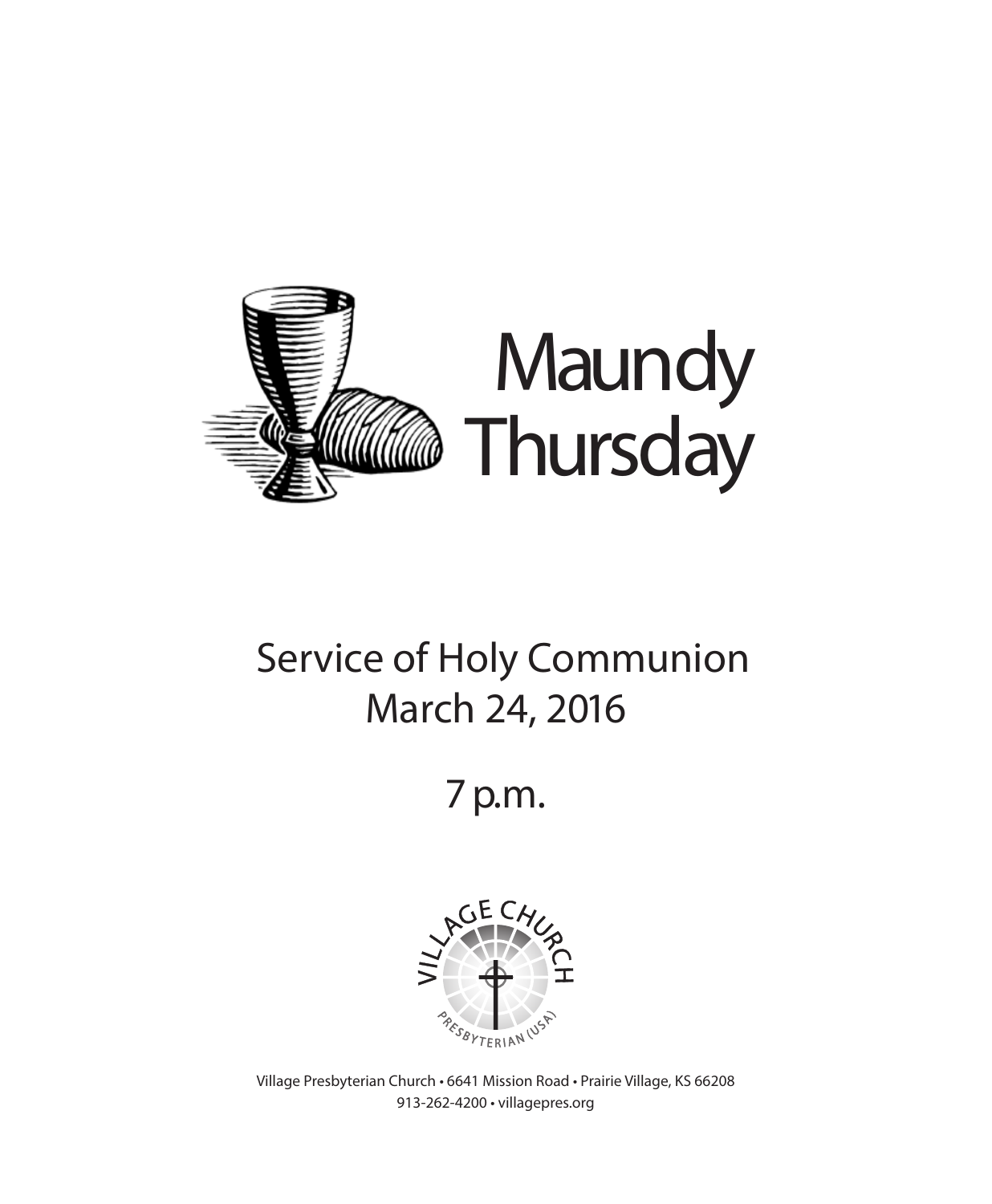Vol. 67 No. 12a

 Prelude *Nocturne in F minor* by Frederick Chopin

 Choral Introit *To Thy Heavenly Banquet*  music: Alexis Lvov; The Village Choir

> *To thy heavenly banquet, O Son of God admit me this day. O may I never betray thee, nor like Judas greet thee with a kiss, But with the thief let me cry, "Lord, remember me in thy Kingdom." Alleluia.*

Call to Worship **Call to Worship** Rev. Hallie Hottle

God, we come this night not fully knowing what to expect.

## **We come seeking you, and find you have prepared a seat for us at your table.**

You are always full of surprises, teaching and saving us in ways we still struggle to see.

You have chosen to make breaking bread a holy event, inviting us to find your **presence in the simplest of acts.**

More than a meal, you invite us to love one another as you love us.

were than a meal, you have as to love one anomer as you love.<br>As we share this meal, we remember, we hope, and we love.

\*Hymn, No. 202

\*Hymn, No. 202 *An Upper Room Did Our Lord Prepare* Christ Has Died; Christ Is Risen O WALY WALY Œ

 Prayer of Confession & b b essi<br>essi .<br>si  $\mathsf{a}$ 

of Confession<br>Gracious God, you invite us to your table. Yet we so often arrive with our own agendas, and with our own plans apart from yours.<br>a to you in need of wase, but insist we say and with our own plans apart from yours.<br>We come to you in need of grace, but insist we can take care of ourselves.<br>**We detail the conditional condition** we come to you in need or grace, but insist we can t<br>We do not fully understand the depth of your love, **or our need to be fed by your word.** In your mercy, forgive us. We do not know you fully, but we desire to do so. **We do not love each other in the way you commanded, but we desire to do so.**  ˙ ہ<br>n œ ˙ ّا0<br>ہو، <sup>of</sup> ˙ ∶rrom yours.<br>insist we can take<br>∙ of your love ˙ œ e of ourselve .

**Once again assure us there is room, even for us**. (Silent prayer).<br>nse Response *Amen*  $\Phi$ <u>.</u> b b b b b b  $\frac{3}{4}$ <u>ភូ</u>  $\frac{3}{4}$ <u>ភូ</u> ˙  $\overline{\mathscr{E}}$   $\overline{\mathscr{E}}$ œ A - men, a - men, a - men. A - men, a - $\overline{c}$  $\frac{2}{5}$ œ œ  $\overline{s}$  $\mathcal{E}$ œ œ  $\overline{e}$  $\overline{\bullet}$ œ e<br>C .  $\frac{1}{2}$  $\mathcal{S}$ . . ˙ ˙  $\overline{\phantom{0}}$  $\overline{\mathcal{S}}$  $\overline{\boldsymbol{\mathcal{E}}}$ men.  $\overline{c}$  $\overrightarrow{c}$ **e** e  $A$  - men.  $^{\circ}$   $^{\circ}$  $\overline{e}$  $\overline{\bullet}$ œ œ  $\overline{g.}$ a ˙.  $\int$ ˙. .  $\overline{\mathbf{e}}$ :  $\frac{1}{\sigma}$ men. .  $\frac{2}{3}$  $\boldsymbol{\beta}$ ˙  $\mathcal{O}$  $\overline{8}$  $\overline{\mathscr{E}}$ 

 $\overline{\boldsymbol{\mathcal{E}}}$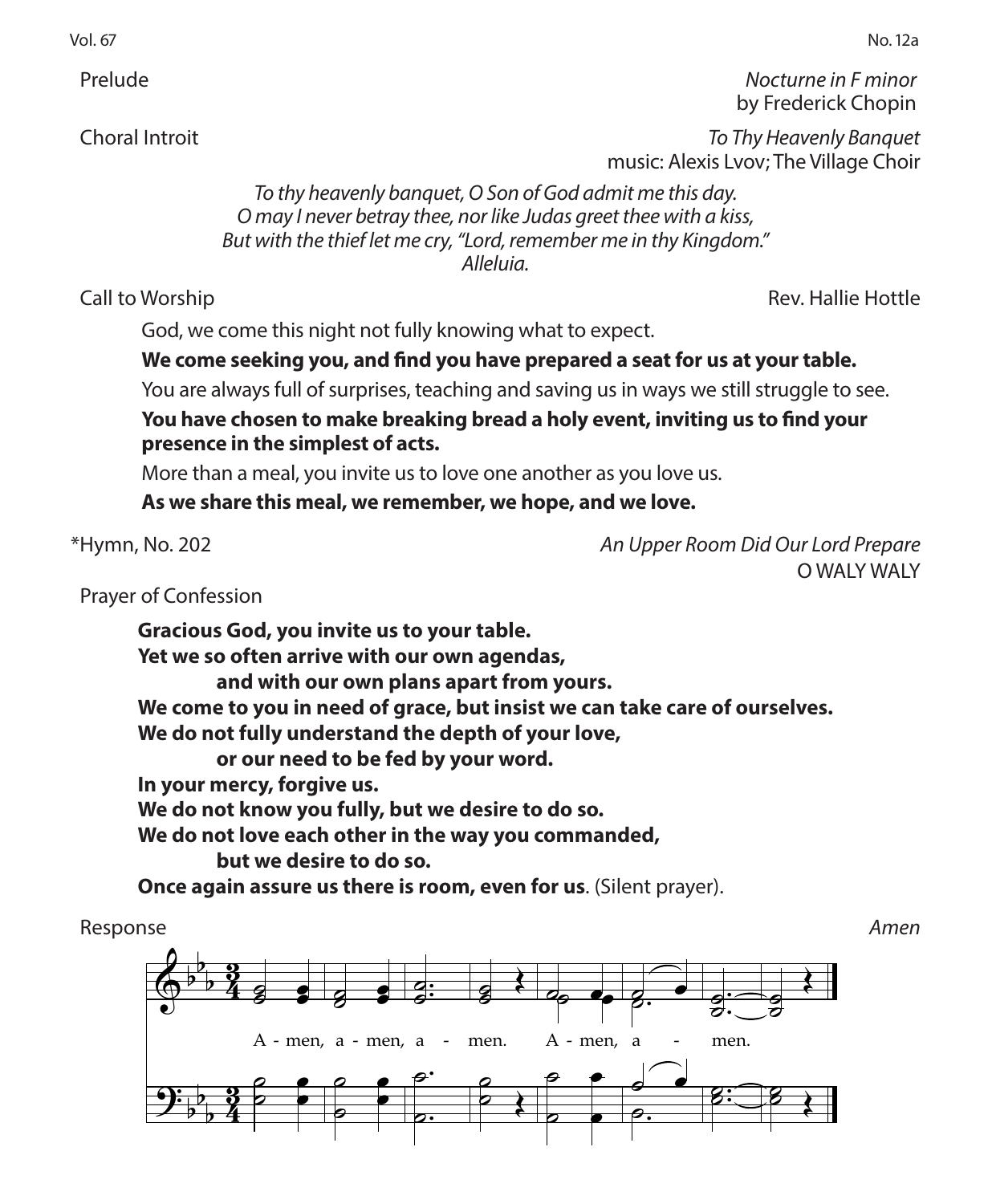Prayer for Illumination Scripture Reading 2 Samuel 9:1-8 (pg. 279) Anthem *Ubi Caritas* words: Ancient Latin hymn; music: Becki Slagle Mayo; Morning Stars Children's Choir *Where there is charity and love, God is always there.* Scripture Reading Matthew 26:26-30 (pg. 905) Sermon *At the Table* Rev. Zach Walker

\*Hymn, No. 537 *When At This Table* FEASTDAY

The Sacrament of the Lord's Supper

Invitation to the Table

Prayer of Thanksgiving

Words of Institution

Communion of the People

*(The bread and cup will be shared by means of intinction. Following the guidance of the ushers, we will come forward by way of the center aisle. Receive a piece of bread, move to the chalice and dip the bread into the juice, thereby partaking of both. Then return to your seat by way of the outside aisle.)*

Prayer after Communion

\*Hymn, No. 516 (st. 1,3,4) *For the Bread Which You Have Broken* 

\*Benediction

\*Postlude *Sinfonia in F Minor, BWV 795*  by J. S. Bach

KINGDOM

Assurance of God's Grace